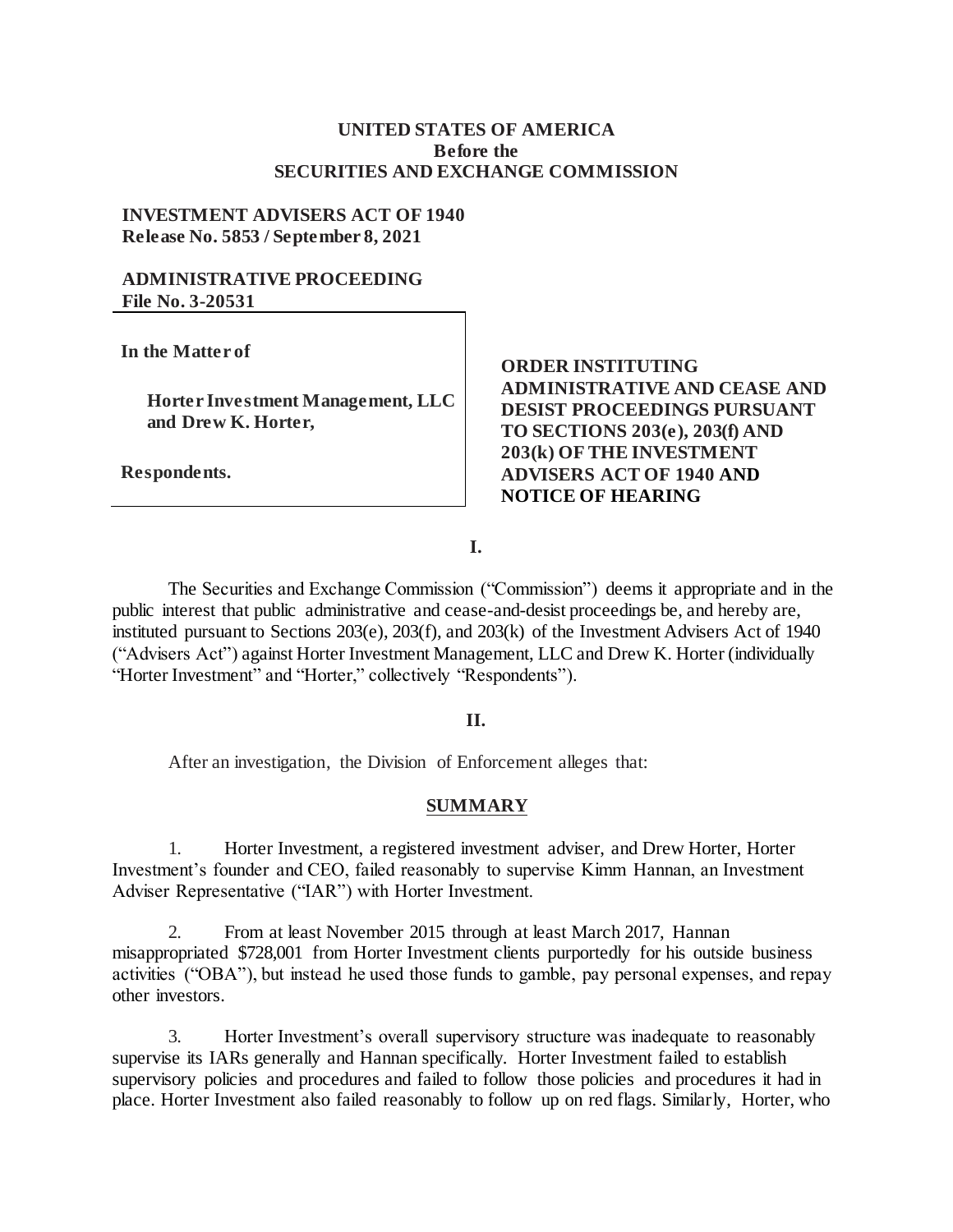had overall supervisory responsibility for Horter Investment, failed to follow specific policies and procedures, failed reasonably to supervise Hannan, made open-ended delegations of supervisory responsibility without following up, and failed reasonably to follow up on red flags.

4. As described below, Horter Investment and Horter failed to reasonably supervise Hannan within the meaning of Sections 203(e)(6) and 203(f) of the Advisers Act and Horter Investment willfully violated Section 206(4) of the Advisers Act, and Rule 206(4)-7 thereunder, by failing reasonably both to adopt policies and procedures designed to safeguard client assets against misappropriation by Hannan and also to implement policies and procedures it had adopted.

#### **RESPONDENTS**

5. **Horter Investment Management, LLC** is a Cincinnati-based investment adviser founded in 1991 and registered with the Commission since January 2007. Horter is Horter Investment's Managing Member and owns a 90% share. Horter Investment has approximately \$400 million in assets under management. On December 8, 2017, the Commission issued a settled order against Horter Investment for misstatements in its advertisements and other related issues. Horter Investment was censured and ordered to cease and desist, pay \$482,595 in disgorgement and \$46,209 in prejudgment interest, and pay a \$250,000 civil penalty. *Horter Investment Management, LLC,* Advisers Act Release. No. 4823 (Dec. 8, 2017).

6. **Drew K. Horter**, age 66, resides in Mason, Ohio. Drew Horter is Horter Investment's founder and has been Horter Investment's Chief Executive Officer and President since 1991. Drew Horter previously held Series 6, 7, 22, and 63 licenses. Drew Horter has no disciplinary history.

# **OTHER RELEVANT ENTITIES AND INDIVIDUALS**

7. **Kimm C. Hannan**, age 68, was an IAR with Horter Investment from December 1, 2014 through March 24, 2017. Hannan was in Canton, Ohio while he was associated with Horter Investment. Prior to the conduct at issue, Hannan was a registered representative holding Series 7 and 63 licenses. Hannan is currently serving a 20-year prison term at the Lorain Correctional Institution in Grafton, Ohio following his January 2019 conviction for Ohio state securities law violations arising, in part, from his misappropriation of funds from Horter Investment clients for his OBAs. On July 11, 2019, in a follow-on proceeding based on Hannan's conviction, the Commission issued an Order Instituting Proceedings pursuant to Section 203(f) of the Investment Advisers Act of 1940 ("Advisers Act"). *In re Kimm Hannan,* Adviser Act Rel. 5295 (July 11, 2019). On January 15, 2020, the Division of Enforcement moved for entry of an Order finding Hannan in default and seeking to bar him from associating with any investment adviser, broker, dealer, municipal securities dealer, municipal adviser, transfer agent, or nationally recognized statistical rating agency; that motion is pending.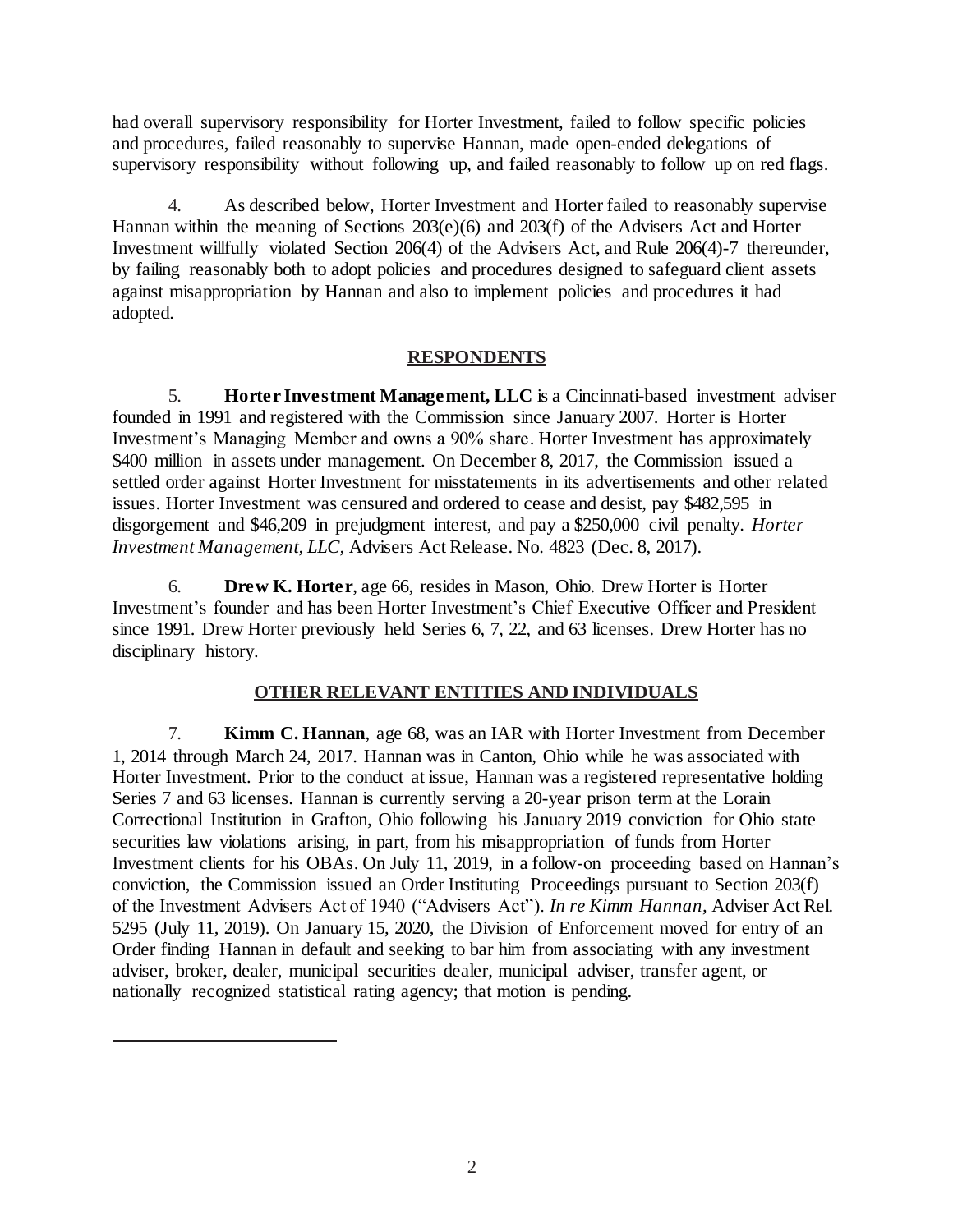## **FACTS**

### **Horter Investment Background**

8. Horter Investment is an investment adviser whose business model is premised on employing IARs operating as independent contractors from remote locations. Since 2014, 95% or more of Horter Investment's IARs have worked in remote or field offices.

9. The Commission's examination staff issued a deficiency letter to Horter Investment in December 2014, noting Horter Investment "appears to have not taken our previous deficiency letters seriously" and had "failed to conduct adequate annual compliance reviews [and] failed to implement an effective compliance program . . ." The consultant Horter Investment brought in to review its compliance program following that examination noted Horter Investment's "growth has obviously outpaced its supervisory, compliance, and operational capabilities." The consultant advised Horter Investment to "develop a more detailed procedure for supervising the activities of its remote IARs."

### **Horter's Supervisory Responsibility and Delegations.**

10. Horter has had ultimate authority over Horter Investment's policies and procedures since the firm's inception. Horter also has overall supervisory responsibility for Horter Investment and its IARs. Drew Horter has had final authority to hire, fire, or discipline Horter Investment's IARs since the firm's inception.

11. Although Horter allegedly delegated some of his supervisory responsibilities, his delegations were *ad hoc* with no documentation evidencing the delegations or defining their nature and scope. Most importantly, he failed to follow up on or oversee those delegations.

12. Horter delegated responsibility to a compliance officer at Horter Investment (the "Compliance Officer") for the required annual review of Horter Investment's policies and procedures in 2016 and 2017 and to a consulting firm and the Compliance Officer for the 2015 annual review. However, Horter did nothing to follow up on those delegations, nor did he confirm the delegatees were following Horter Investment's policies and procedures.

### **Horter Investment Hires Hannan.**

13. On October 22, 2014, Hannan voluntarily terminated his employment with his prior investment adviser following an internal review. The Form U5 filed on November 14, 2014 confirmed Hannan's "use of marketing materials not approved by the firm and that checks were made payable to his DBA, rather than his RIA as required."

14. On November 21, 2014, Hannan signed an IAR agreement with Horter Investment and, on December 1, 2014, he registered with Horter Investment. Horter was primarily responsible for supervising Hannan.

15. The day after Hannan registered with Horter Investment, FINRA sent Hannan a letter informing him it was initiating an inquiry regarding his conduct at his prior investment adviser, specifically "allegations regarding marketing materials and checks made payable to yoru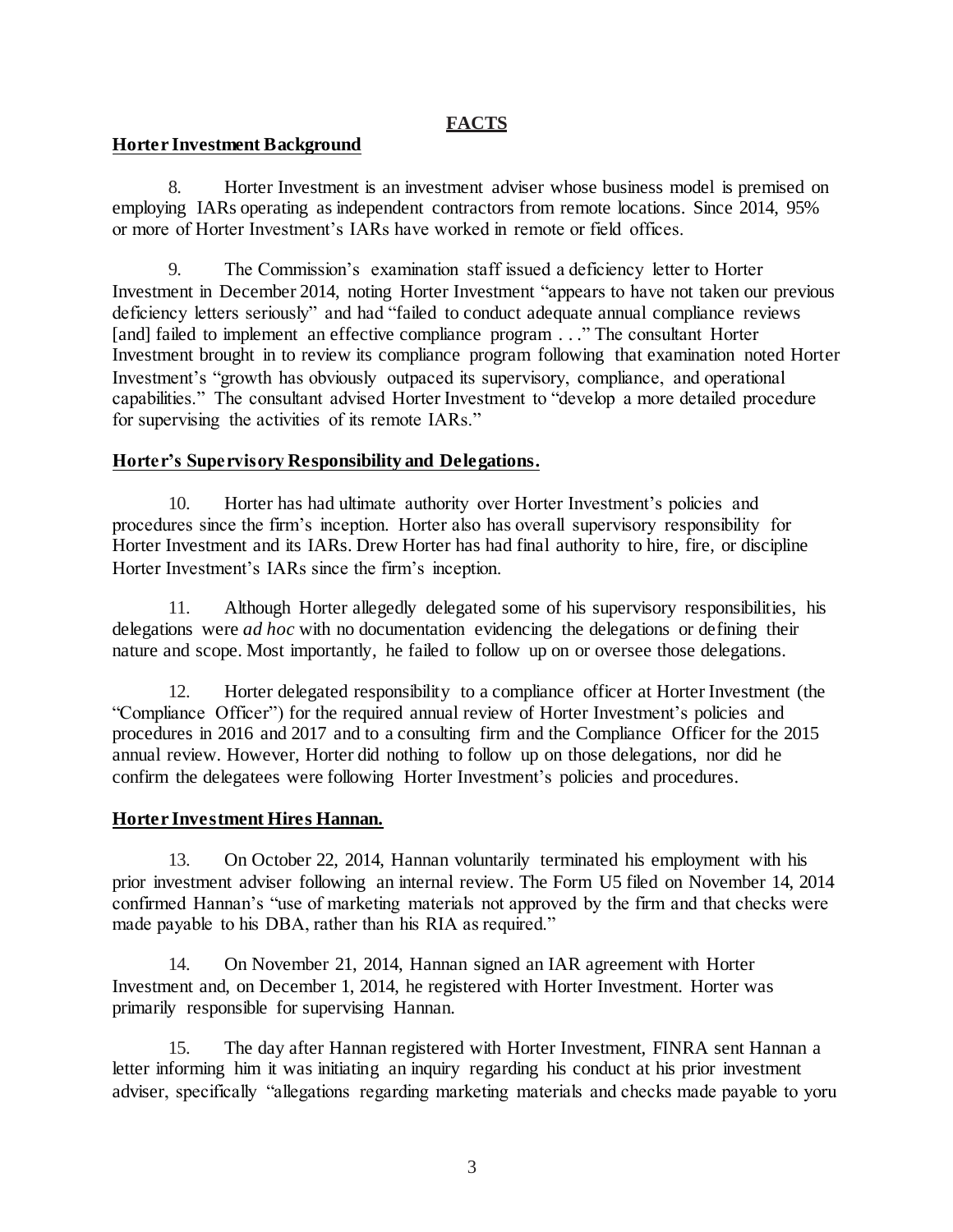[sic] DBA." A week later, Hannan forwarded the FINRA letter to the Compliance Officer.

16. After reviewing the FINRA letter, the Compliance Officer recommended to Horter that Hannan be fired for effectively failing Horter Investment's due diligence process. Horter rejected the Compliance Officer's advice and instead accepted Hannan's self-serving explanation, without any further inquiry, that clients were paying Hannan for providing consulting services. As a result, Horter Investment and Horter failed reasonably either to investigate the conduct identified by FINRA or to follow up on the FINRA inquiry.

17. Hannan continued as an IAR with Horter Investment through March 2017. Though Horter Investment designated Hannan a high-risk adviser, it subjected him to no specific restrictions, no additional requirements, and no heightened supervision.

## **Hannan Fraudulently Solicits and Receives \$728,001 in Horter Investment Client Funds for his Outside Business Activities.**

18. Hannan Properties, LLC ("Hannan Properties"), an OBA of Hannan's, was a business entity for tax purposes only that Hannan used to solicit investors and to loan their funds to Hannan's other projects. HR Resources, LLC, another of Hannan's OBAs, was purportedly in the business of providing risk monitoring and financial education; Hannan was its managing member.

19. Horter and Horter Investment knew Hannan Properties was an OBA of Hannan through Hannan's onboarding. Through Hannan's repeated submissions of third-party distribution requests to Horter Investment from his clients to Hannan Properties, Horter Investment was on notice Hannan continued to operate Hannan Properties during his tenure at Horter Investments. In the fall of 2016, Horter Investments and Horter learned that HR Resources was another of Hannan's OBAs.

20. Between November 19, 2015 and March 8, 2017, Hannan solicited and received investments in Hannan Properties totaling \$728,001 from the accounts of several Horter Investment clients.

21. To receive those funds, Hannan submitted to Horter Investment 17 requests to distribute Horter Investment client funds to Hannan Properties, which the firm processed and executed. Each of those third-party distribution requests clearly list Hannan Properties as the recipient of the transferred client funds. As a result, Horter Investment knew, or should have known, Hannan was soliciting client funds for his OBAs.

22. After Hannan emailed Horter about HR Resources in October 2016, Hannan solicited him for investments during November and December of 2016 and into early 2017, seeking as much as \$250,000. Throughout that time, there were numerous communications about the business among Hannan, Horter, and the Compliance Officer, including exchanges regarding HR Resources' business model, business plan, and projections. Hannan also proposed Horter invest between \$125,000 and \$146,000 in return for "10% permanent equity in HR Resources[.]"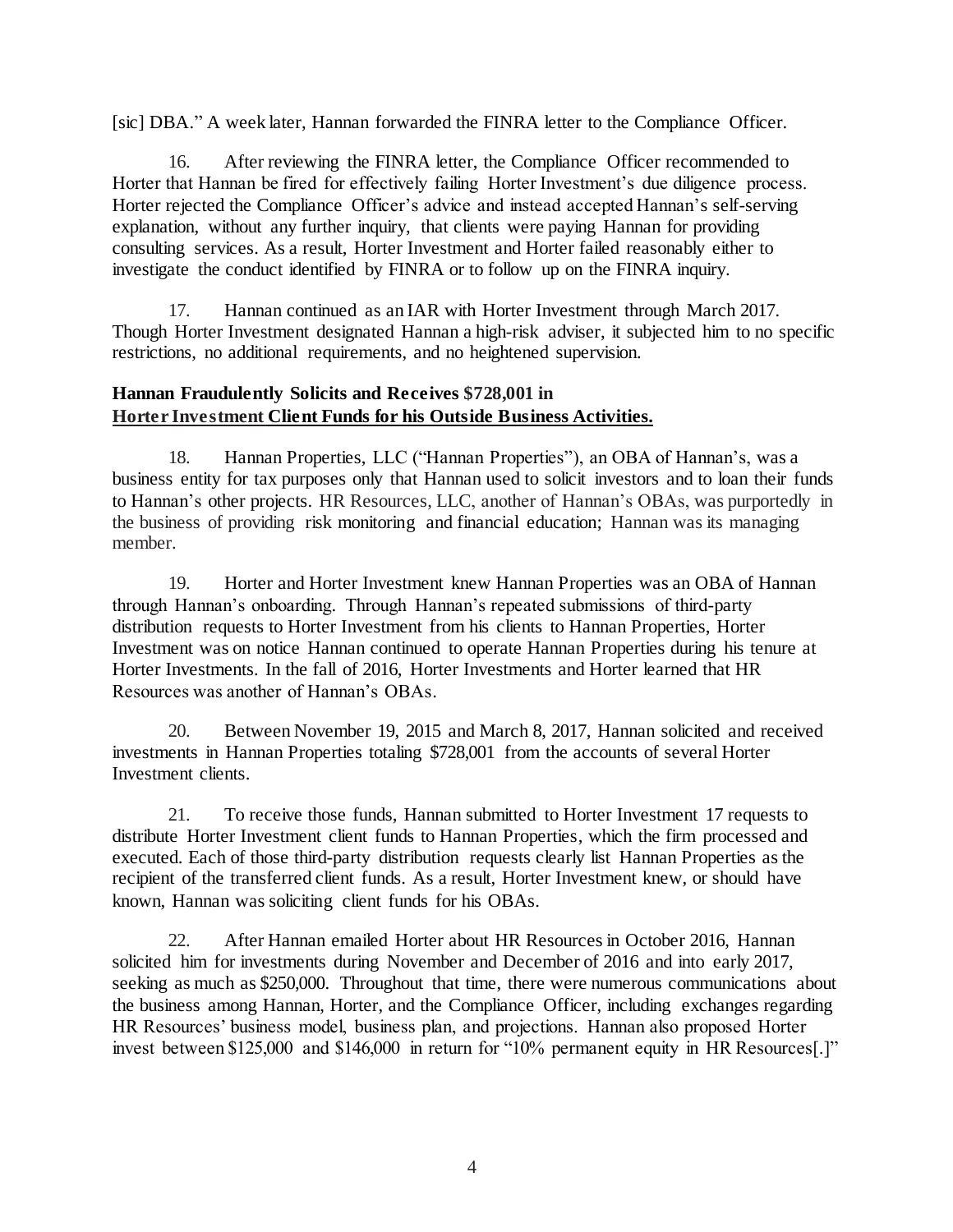23. In mid-December 2016, Hannan emailed Horter and explained, "I believe the money issue got in the way to beginning this relationship with Horter [Investment]. I have taken it off the table and will find it elsewhere." Hannan nevertheless continued to solicit Horter to invest in HR Resources through early 2017.

24. Hannan solicited and receive funds from his Horter Investment clients for HR Resources via distributions to Hannan Properties. But neither Horter Investment nor Horter ever investigated whether Hannan was soliciting Horter Investment clients to invest in HR Resources.

25. On or about March 17, 2017, Horter Investment initiated an internal investigation after staff responsible for processing third-party distributions alerted the Compliance Officer that she was having a problem processing a distribution from a Horter Investment client to one of Hannan's OBAs. The investigation concluded that Hannan violated investment related statutes, regulations, rules, or industry codes of conduct.

26. Horter Investment terminated Hannan's employment on March 24, 2017.

### **Hannan Commits Securities Fraud.**

27. Hannan, as an IAR, owed a fiduciary duty and duty of undivided loyalty to his Horter Investment clients. As a fiduciary, Hannan had a duty to disclose material information to his clients, and to make his statements concerning proposed investment opportunities true and not misleading. Further, Hannan had a duty not to engage in activity that conflicted with his clients' interest without their informed consent.

28. Hannan made materially false and/or misleading statements and omissions to his Horter Investment clients to persuade them to transfer funds from their Horter Investment accounts to Hannan Properties, an entity under his control and one of his OBAs. These materially false and/or misleading statements and omissions included:

- (a) misrepresenting the state of the businesses (*e.g.*, a dry cleaner, doggie day care, and HR Resources) for which he was soliciting their funds, including misrepresenting those businesses were doing well;
- (b) failing to disclose those businesses had generated little or no profit, could not make payroll, and were encumbered by debt;
- (c) failing to disclose that he used funds provided by clients for a variety of expenses unrelated to the businesses, including: gambling; alimony and support payments for his ex-wife; personal credit card bills; rent on the building for his investment advisory services business; his utilities; and his car payment and insurance; and
- (d) failing to disclose their funds were used, in part, to pay prior investors rather than for the businesses themselves.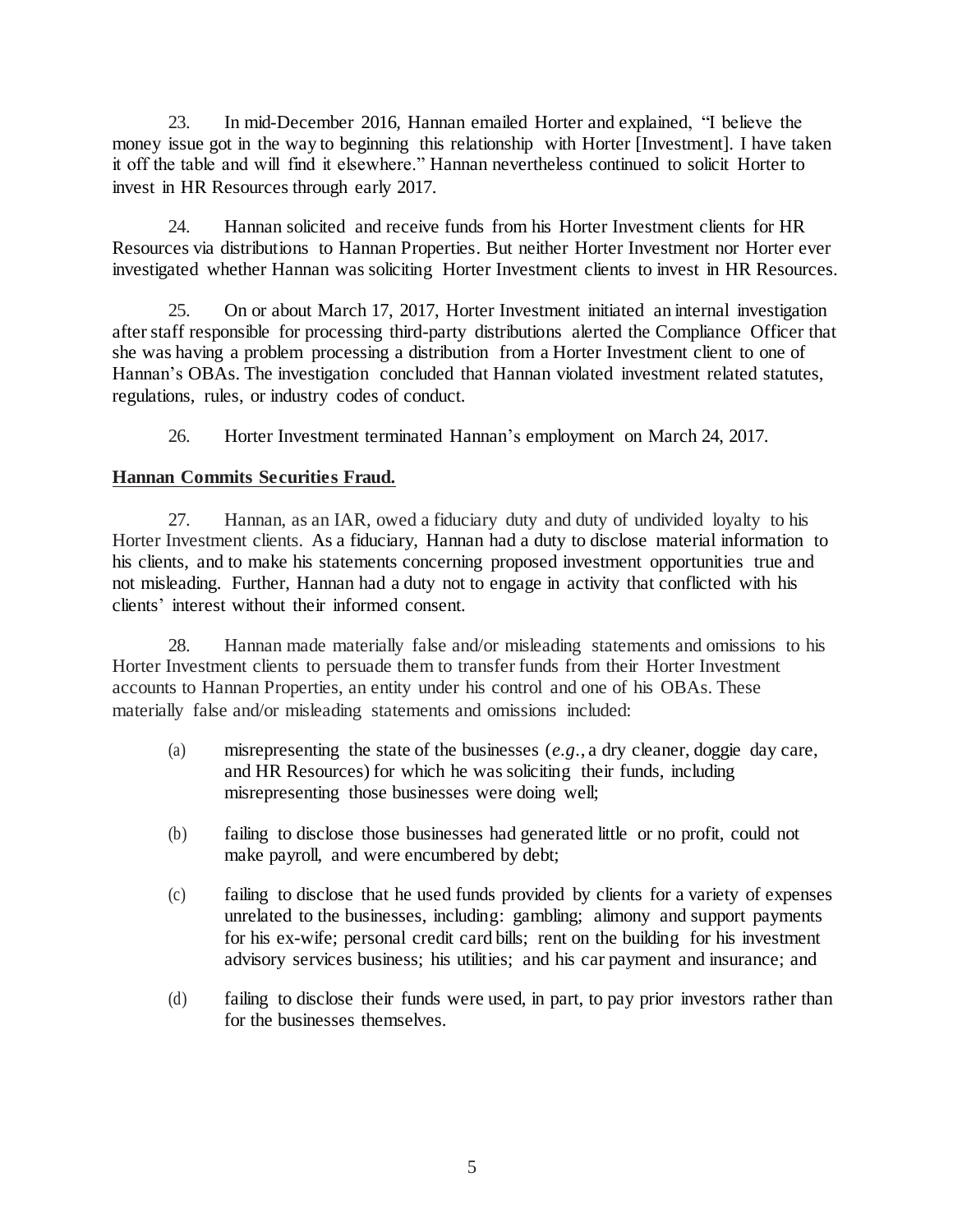29. At the time Hannan made these materially false and misleading statements and omissions, Hannan knew, or was reckless or negligent in not knowing, that these statements were materially false and omitted to state material facts necessary to make these statements not misleading under the circumstances. Further, Hannan knew, or was reckless or negligent in not knowing, of these disclosure failures to his Horter Investment clients.

30. Hannan's materially false and/or misleading statements to investors were important in their decision whether to invest. Had Hannan disclosed those true uses of funds to his Horter Investment clients, they would not have provided funds to him.

31. Hannan used means or instrumentalities of interstate commerce, including email, mail, and interstate wire transfers, to defraud his Horter Investment clients.

### **Hannan is Convicted and Imprisoned.**

32. On January 18, 2019, Hannan was convicted by a jury in Stark County, Ohio of violating Ohio state laws and sentenced to a 20-year term of imprisonment. The conduct at issue in Hannan's criminal trial included the same conduct—soliciting and receiving fund from clients for his outside business activities through the use of material misrepresentations and omissions that provides the basis for the failure to supervise at issue here. Among the statutes Hannan was convicted of violating was Ohio Revised Code  $\S 1707.44(M)(1)(a)$ -(b), which provides:

> No investment adviser or investment adviser representative shall do any of the following: (a) Employ any device, scheme, or artifice to defraud any person; (b) Engage in any act, practice, or course of business that operates or would operate as a fraud or deceit upon any person . . .

33. To convict Hannan for violating  $\S 1707.44(M)(1)(a)$ -(b), the jury found that Hannan acted knowingly.

34. Section 1707.44(M)(1)(a)-(b) is Ohio's analog to Section 206 of the Advisers Act provides:

> It shall be unlawful for any [investment adviser](https://www.law.cornell.edu/definitions/uscode.php?width=840&height=800&iframe=true&def_id=15-USC-1853200803-1773320120&term_occur=999&term_src=title:15:chapter:2D:subchapter:II:section:80b–6) by use of the mails or any means [or instrumentality of interstate commerce,](https://www.law.cornell.edu/definitions/uscode.php?width=840&height=800&iframe=true&def_id=15-USC-1436745332-1773320123&term_occur=999&term_src=title:15:chapter:2D:subchapter:II:section:80b–6) directly or indirectly—(1) to employ any device, scheme, or artifice to defraud any client or prospective client; (2) to engage in any transaction, practice, or course of business which operates as a fraud or deceit upon any client or prospective client . . .

35. Hannan's knowing conduct that was found to have violated Ohio Revised Code §  $1707.44(M)(1)(a)$ -(b) constitutes uncharged violations of Section 206(1) and 206(2) of the Advisers Act, 15 U.S.C. § 80b-6(1)-(2).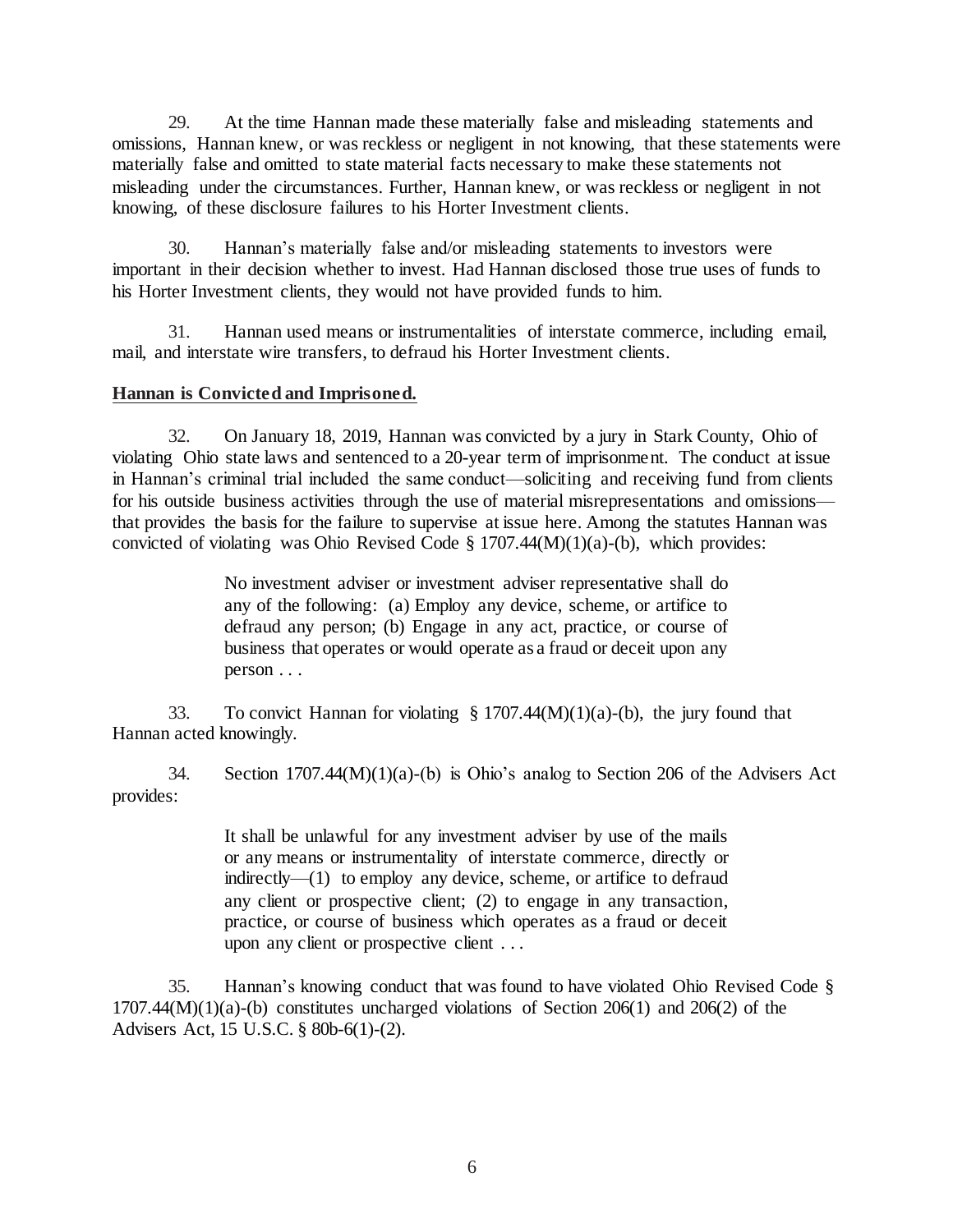36. Hannan's uncharged violations of the Advisers Act were made possible by Horter Investment's and Horter's failure reasonably to supervise Hannan and their failure to safeguard retail investors' assets against misappropriation.

37. Horter Investment and Horter failed reasonably to supervise Hannan by failing reasonably to: (a) establish supervisory policies and procedures; (2) implement existing policies and procedures; (c) follow up on red flags; and (d) delegate supervisory authority.

# **Horter Investment and Horter Fail Reasonably to Establish Supervisory Policies and Procedures.**

38. Horter Investment and Horter failed to adopt and implement written policies and procedures reasonably designed to prevent violations of the Advisers Act in the areas of high-risk advisers heightened supervision, field visits and branch audits of remote IARs, and third-party distribution requests.

# **A. High-Risk Advisers and Heightened Supervision**

39. More than half of the IARs Horter Investment has hired since November 2014 were identified as high or moderate risk.

40. In March 2015, a consultant warned Horter Investment that "higher risk IAR's (those with previous disclosures and without IAR experience) require a program of closer supervision, particularly during their first years with Horter [Investment]. Currently, no procedures call for such a review." In September 2016, the Compliance Officer similarly warned of the need for Horter Investment to "get our internal heightened supervision program developed."

41. Despite those warnings, Horter Investment and Horter did not institute heightened supervision procedures for high-risk advisers like Hannan until March 20, 2017, days before Horter Investment terminated his employment. Horter Investment and Horter did not adopt a heightened supervision agreement until November 2017.

42. Horter Investment did establish procedures for identifying high-risk advisers and had concerns enough to designate Hannan a high-risk adviser, but those concerns did not translate into any restrictions on, or requirements of, Hannan and other high-risk advisers.

# **B. Field Visits and Branch Audits of Remote IARs**

43. Horter Investment's business model is premised on IARs functioning from remote offices. During Hannan's tenure with Horter Investment, 95% or more of the firm's investment adviser representatives, including Hannan, worked from remote or field offices.

44. Examination staff in December 2014 noted in a deficiency to Horter Investment that it failed to conduct supervisory inspections of its IARs' branch offices and an outside consultant in March 2015 recommended that Horter Investment "develop a more detailed procedure for supervising the activities of its remote IARs."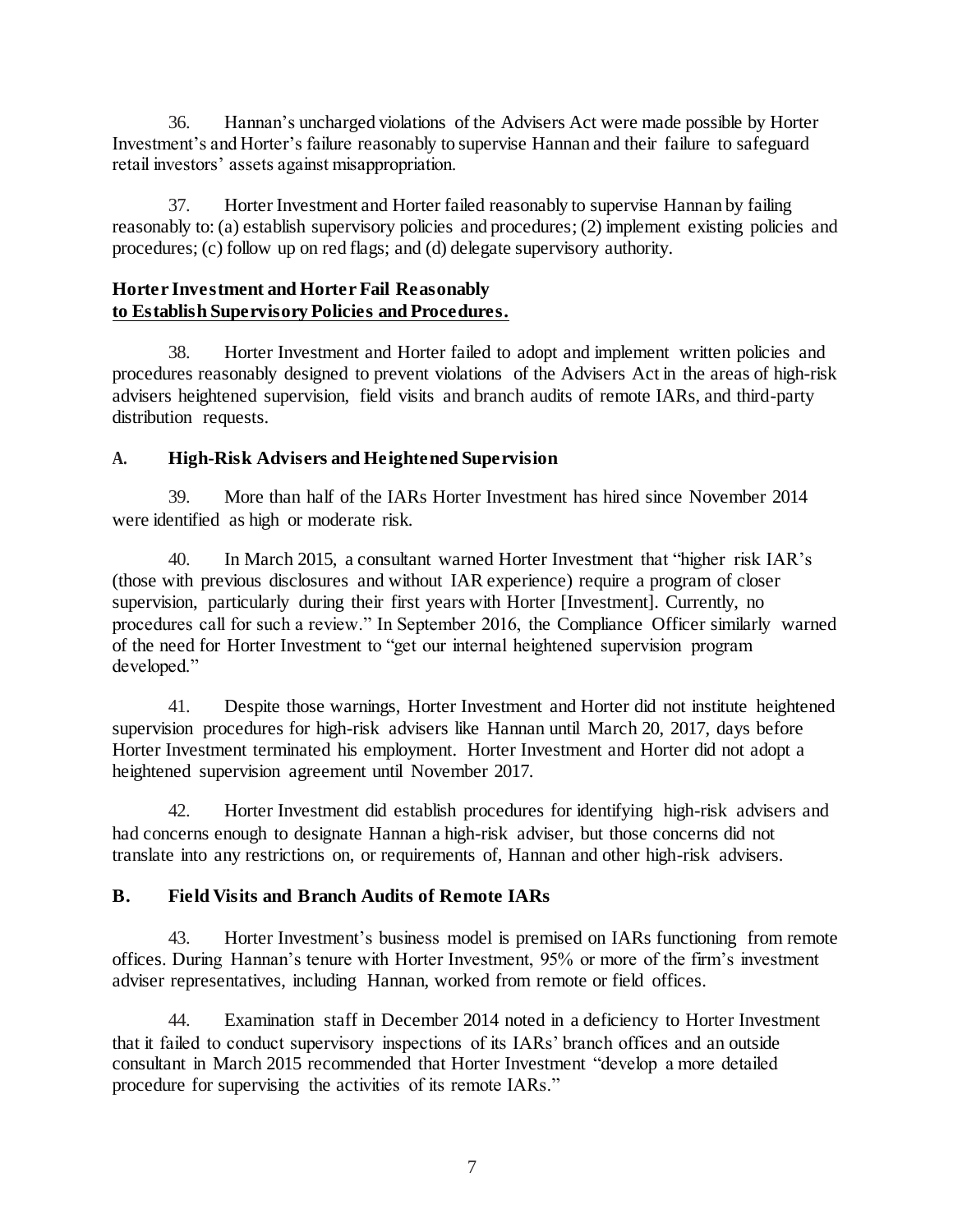45. Despite these warnings, Horter Investment and Horter did not adopt or implement any policies or procedures regarding field visits or branch audits of either its high-risk IARs until March 2017 or its IARs generally until November 2017 and did not begin conducting field visits or branch audits until August 2017. Horter Investment never conducted a field visit or branch audit of Hannan or his office.

### **C. Third-Party Distribution Requests**

46. Prior to June 2016, Horter Investment had not adopted written policies and procedures regarding distributions from Horter Investment clients to third parties.

47. In 2016, Horter Investment and Horter specifically considered implementing procedures that would have increased scrutiny of third-party distributions or stopped such distributions altogether, but decided against doing so because they would "get too much backlash" from advisers ...."

48. Following an incident in which Horter Investment mistakenly distributed more than \$300,000 from a client's account to a third-party in response to a fraudulent email that did not involve Hannan, in June 2016, Horter Investment began requiring verbal confirmation from clients for third-party distributions and logging of such distributions. However, Horter Investment and Horter required no review of the distribution log and established no further procedures and no written instructions for the "Client Distribution Request Log" at the time.

49. As discussed below, those practices were miscommunicated or misinterpreted, not consistently followed, and not monitored by Horter Investment's management, including Horter. Horter Investment did not adopt written policies and procedures for third-party distributions until October 2017, eight months after Hannan was terminated, and the Compliance Officer did not begin monitoring compliance with Horter Investment's third-party distribution log and procedures until December 2017.

50. By engaging in this conduct, Horter Investment and Horter failed to adopt and implement written policies and procedures reasonably designed to prevent violations of the Advisers Act and failed reasonably to supervise Hannan.

# **Horter Investment and Horter Fail Reasonably to Implement Policies and Procedures.**

51. Horter Investment and Horter also failed to implement policies and procedures it had adopted to prevent violations of the Advisers Act with respect to OBAs, supervisory reviews, third-party distributions, and the due diligence review of Hannan.

# **A. Outside Business Activities**

52. During Hannan's tenure, Horter Investment's only policy regarding OBAs was in the firm's April 1, 2016 Policies and Procedures Manual. That policy required, among other things, that "any business other than an IAR's Horter investment advisory business[]" be reported and established various other requirements, including prior approval of the OBA, signoff from the CCO, written notice, and consideration of whether the OBA could be confused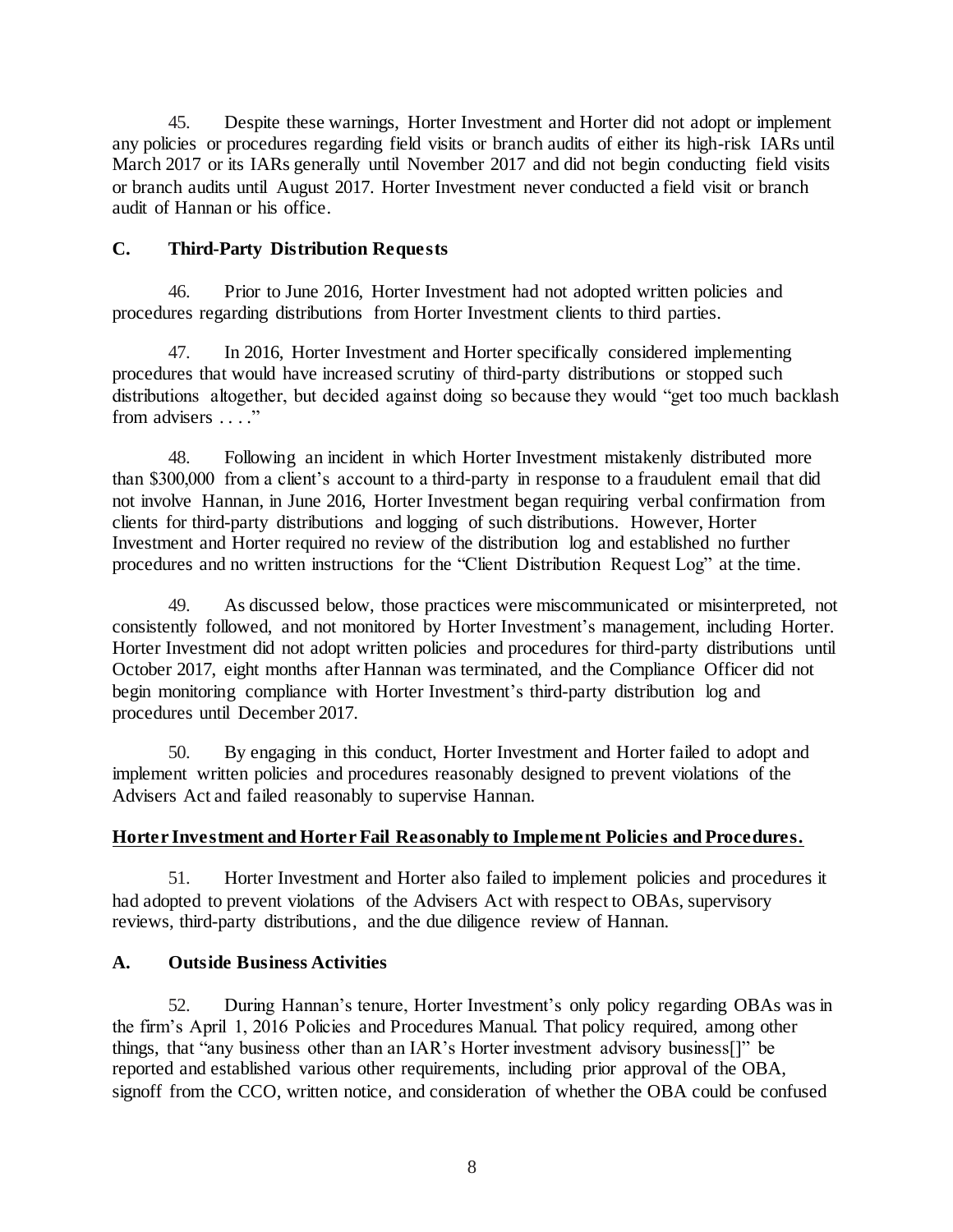with Horter Investment's business. Both Horter Investment and Horter failed to follow a number of requirements established by Horter Investment's OBA policy.

53. Despite the requirement in Horter Investment's OBA policy that IARs get prior approval for outside business activities and signoff from the CCO, Horter Investment and Horter allowed Hannan to operate HR Resources as outside businesses without either.

54. Horter Investment also failed to adhere to the requirement in its OBA policy that Hannan submit written notice describing HR Resources as a proposed OBA.

55. Most significantly, neither Horter Investment nor Horter followed firm procedures in the OBA policy, which required them to consider: (a) whether HR Resources might be viewed by clients, customers, or the public as being part of Horter Investment's investment advisory business; and (b) whether such OBA should be restricted or prohibited.

56. Although clients, customers, or the public could potentially view HR Resources as being a Horter Investment product or associated with Horter Investment, neither Horter Investment nor Horter considered whether to put any restrictions on it or to disallow it as required by Horter Investments policies and procedures.

# **B. Supervisory Review**

57. Horter Investment's policies and procedures provide for supervisory reviews and sanctions for violations of the firm's policies in order to "monitor and ensure the firm's supervision policy is observed, implemented properly and amended or updated as appropriate."

58. Nevertheless, Horter Investment had no formal supervisory review process and there are no records that Horter Investment or Horter conducted any supervisory reviews of Hannan.

# **C. Third-Party Distribution Request Log and Distribution Procedures**

59. In June 2016, after Horter Investment learned that it processed the distribution of more than \$300,000 from a client's account to a third party based on a fraudulent email, Horter Investment began requiring that Horter Investment get verbal confirmation from clients for thirdparty distributions and that such distributions be logged.

60. On June 1, 2016, the Compliance Officer sent an email to two Horter Investment executives prior to distributing it to Horter Investment IARs. In the email, the Compliance Officer explained that "[d]istributions to third parties are the highest risk transaction that our organization faces[]" and requests for third-party distributions "should never be executed unless verbally confirmed by the client. . . . There will be no exceptions to this requirement."

61. However, on at least one occasion, Horter Investment processed a third-party distribution request without speaking to the client as required and may have done so on other occasions.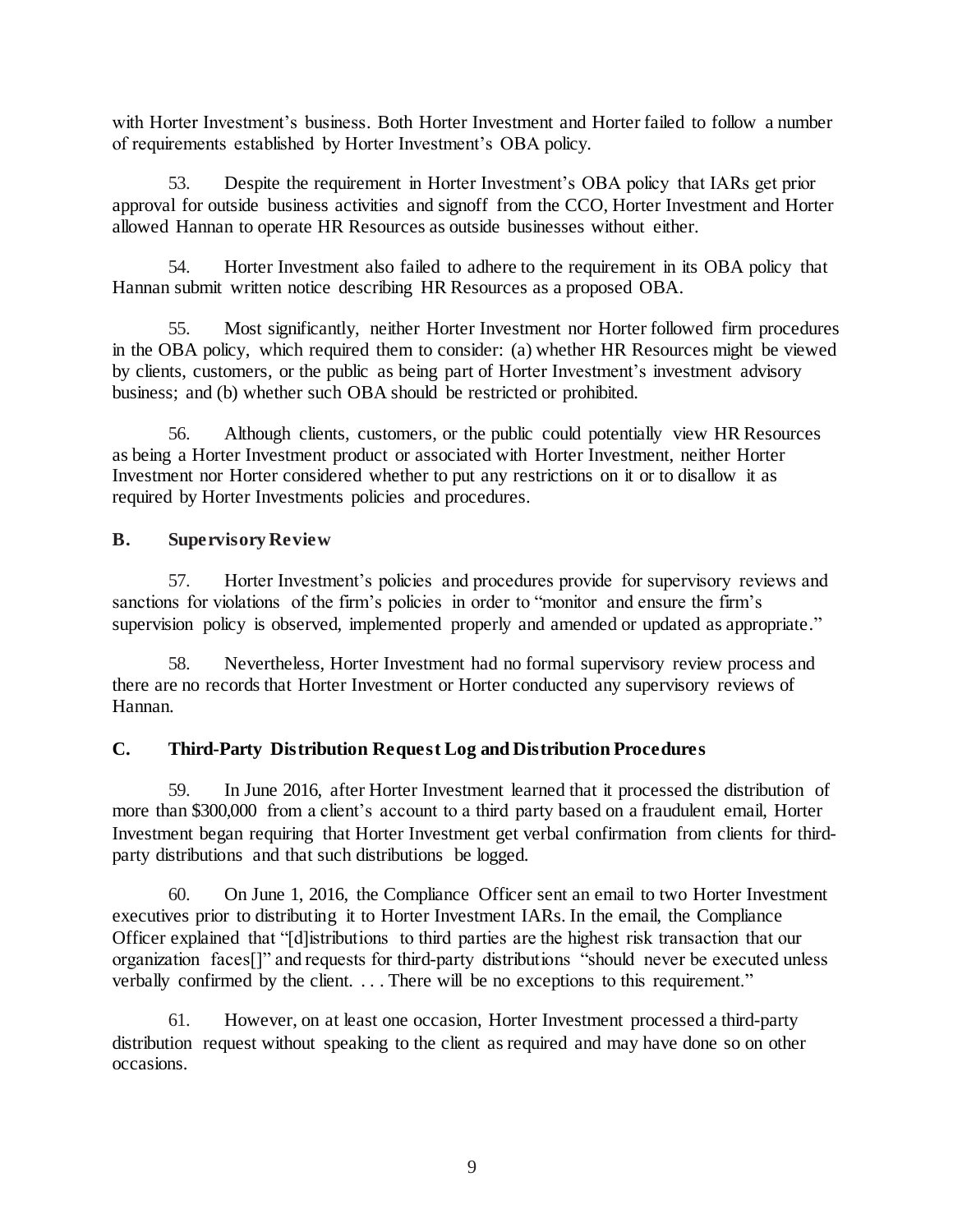62. Horter Investment also failed to log all third-party distributions as required. From the time the log was instituted in June 2016 through Hannan's termination in March 2017, more third-party distributions from Horter Investment clients to Hannan Properties were *not* logged (7) than were logged (6).

63. The third-party distribution log was intended to be something Horter Investment could audit each month as part of its compliance program, but no one in compliance reviewed the log from its implementation in June 2016 until March 2017.

64. Despite acknowledging Horter Investment began the third-party distribution log "to be able to better watch over third-party distributions[,]" Horter never reviewed or monitored the log, did not even know where it was kept, and did nothing to ensure the compliance department reviewed or monitored the log. Horter acknowledged that had he reviewed the log, which contained approximately 50 entries between June 2016 and March 2017, he would have seen the half dozen distributions from Horter Investment clients to Hannan Properties.

65. Further, the person responsible for processing distributions was never instructed to watch for any particular types of distributions, including distributions to an IAR from his or her clients, nor did Horter Investment have any procedures for compliance to be notified of any third-party distributions from a client to an IAR.

66. At no time did Horter Investment inquire of its clients why they were transferring funds to third parties, whether the transferee was offering them anything in return, or if the transferee made any promises to them, even if the transferee was their IAR.

# **D. Onboarding of Hannan**

67. Horter Investment's due diligence review of Hannan was rushed and, ultimately, ignored by Horter.

68. Although Horter Investment's onboardings of IARs, including due diligence review, typically took 30-45 days, according to the Compliance Officer, Hannan's onboarding only took seven days and was one of the fastest onboardings at Horter Investment.

69. After learning of FINRA's inquiry regarding Hannan, the Compliance Officer suggested to Horter that Hannan may have tried to rush through his onboarding before any disclosures were added to his public disclosure report.

70. Based on Hannan's updated IAPD public disclosure report, the Compliance Officer believed Hannan failed the Horter Investment due diligence process and recommended to Horter that he terminate Hannan.

71. Rejecting this advice, Horter directed the Compliance Officer to get Hannan's self-serving explanation of his departure from his prior firm, which Horter accepted without question or any further inquiry. Horter, who is the only person at Horter Investment who could authorize hiring IARs who failed to meet the firm's due diligence standards, made the ultimate decision to retain Hannan.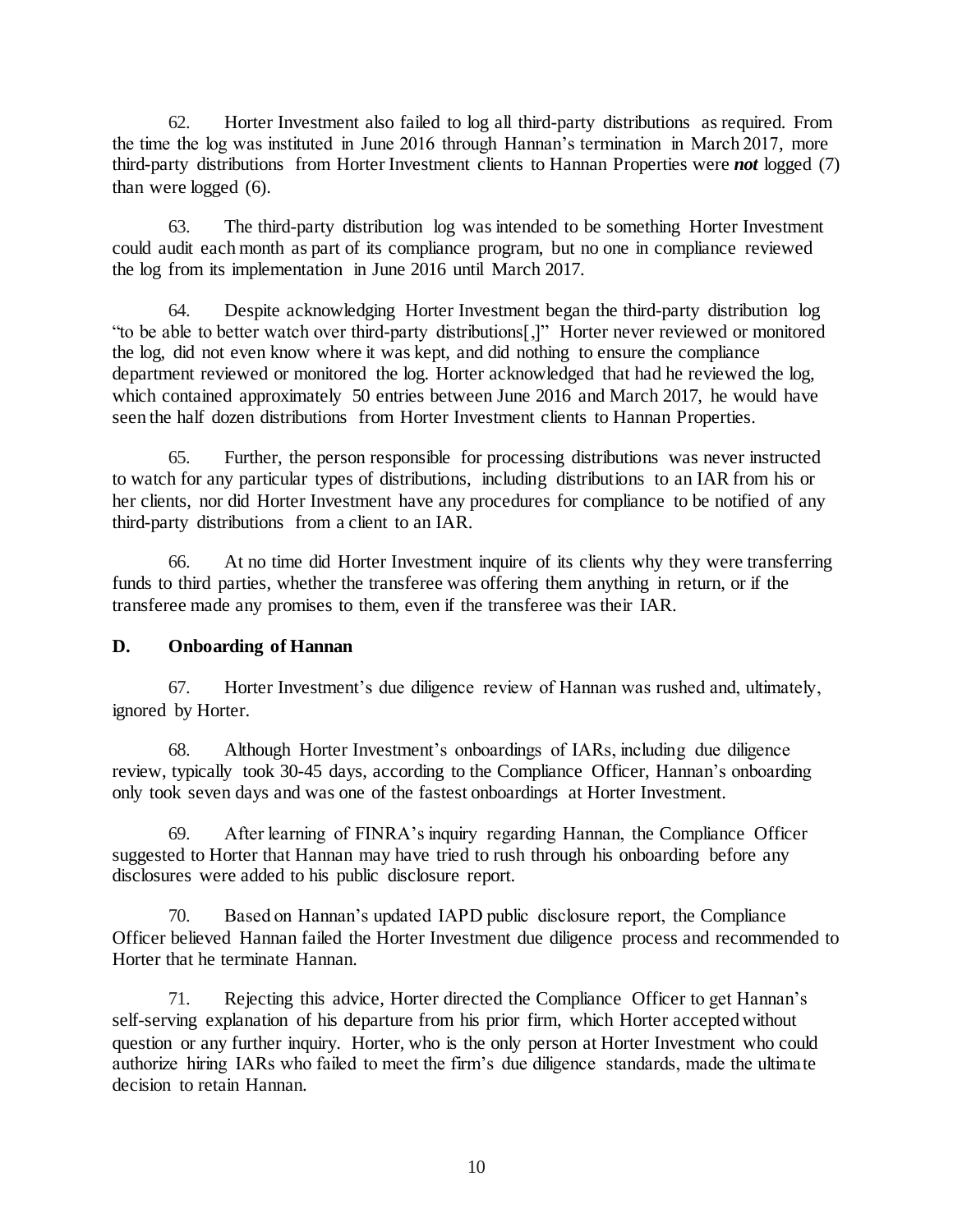72. By failing to follow its own policies and procedures reasonably designed to prevent violations of the Advisers Act, Horter Investment and Horter failed reasonably to supervise Hannan.

#### **Horter Investment and Horter Fail Reasonably to Follow up on Red Flags.**

73. Horter Investment and Horter failed reasonably to investigate a number of red flags regarding Hannan's conduct.

74. First, Horter Investment and Horter failed reasonably to follow up on FINRA's inquiry regarding Hannan, which was a red flag. As described above, the Compliance Officer specifically warned Horter that Hannan may have tried to conceal what happened and retrieved a new IAPD public disclosure report for Hannan, which according to the Compliance Officer, looked different than the one Horter Investment had reviewed as a part of its due diligence of Hannan and which only had one disclosure from 5-10 years earlier.

75. Based on the updated report, the Compliance Officer concluded that Hannan failed Horter Investment's due diligence and recommended to Horter that Hannan be terminated. Horter rejected this recommendation and instead accepted Hannan's self-serving explanation, which neither Horter nor Horter Investment verified.

76. Second, Horter Investment and Horter failed reasonably to monitor Hannan's conduct as a high-risk adviser, another red flag. Despite identifying Hannan as a high-risk adviser, neither Horter Investment nor Horter imposed any restrictions, required any heightened supervision, or did anything to ensure Hannan was monitored more closely.

77. Third, Horter Investment failed reasonably to follow up for a period of over a year and a half on the red flags raised by the 17 distribution requests, 13 of which occurred in 2015 and 2016, from Hannan's Horter Investment clients to Hannan Properties it received, processed, and executed. Horter Investment did nothing to investigate those distributions beyond confirming the distribution with the client. Moreover, neither Horter Investment nor Horter followed up even when half a dozen of those distributions were logged and subject to supervisory review.

78. Finally, Horter Investment and Horter knew Hannan was aggressively attempting to raise money for HR Resources, but did nothing to more closely supervise Hannan or investigate whether he was soliciting Horter Investment clients for funds for his OBA.

79. With each of these red flags, Horter Investment and Horter failed reasonably to investigate in order to detect and prevent violations of the federal securities laws. To the contrary, Horter Investment and Horter ignored indications of wrongdoing or conducted minimal inquiry, thereby allowing Hannan's misconduct to continue.

### **Horter Unreasonably Delegated Supervisory Authority.**

80. Horter had ultimate supervisory responsibility for Horter Investment's policies and procedures, as well as for Horter Investment's IARs generally and Hannan specifically.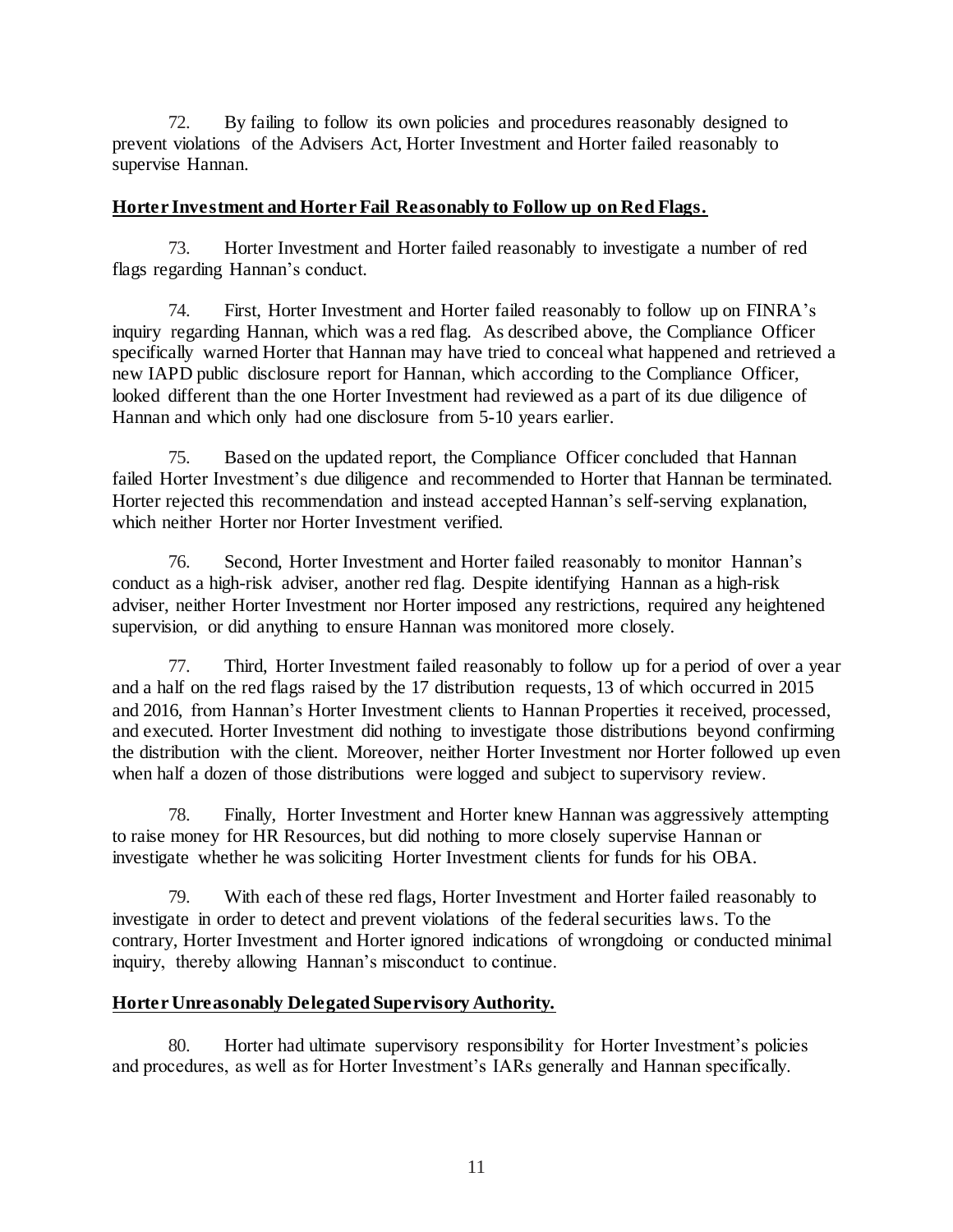81. Horter purported to delegate his supervisory responsibilities to others at Horter Investment, but those delegations were not reasonable. Horter's delegations of supervisory responsibility were *ad hoc* and not followed up on or monitored.

82. Nowhere was this approach more apparent than in the required annual review of Horter Investment's policies and procedures. Horter delegated responsibility to the Compliance Officer for the annual reviews in 2016 and 2017 and to an outside consultant and the Compliance Officer for the 2015 annual review, but did not remember or did not know anything he did specifically to oversee those delegations and to supervise the reviews. If the Compliance Officer did not come to him with an issue, Horter did not ask if there were any issues.

83. Horter delegated supervisory responsibility for individual policies and procedures in a similar manner. Horter did not directly confirm whether his delegatee was following Horter Investment's specific policies and procedures, such as the OBA policy and the procedures for the third-party distribution log and requests, and he was not aware of any problems or issues unless the delegatee raised them.

84. Horter did nothing to follow up and proactively determine what delegatees were doing or if there were any issues. Horter could not recall anything specifically he did to oversee his delegation of supervisory responsibility to Horter Investment's compliance department to ensure it was adequately supervising Hannan and did not even recall working with compliance regarding Hannan.

#### **VIOLATIONS**

85. As a result of the conduct described above, Hannan, an investment adviser representative with Horter Investment, fraudulently misappropriated client assets in violation of Sections 206(1) and 206(2) of the Advisers Act.

86. As a result of the conduct described above, Respondents failed reasonably to supervise Hannan. Respondent Horter Investment willfully violated Section 206(4) of the Advisers Act and Rule 206(4)-7 thereunder, and Respondents Horter Investment and Horter failed reasonably to supervise, within the meaning of Sections  $203(e)(6)$  and  $203(f)$  of the Advisers Act.

#### **III.**

In view of the allegations made by the Division of Enforcement, the Commission deems it necessary and appropriate in the public interest that public administrative proceedings be instituted to determine:

(a) Whether the allegations set forth in Section II hereof are true and, in connection therewith, to afford Respondents Horter Investment and Horter an opportunity to establish any defenses to such allegations; and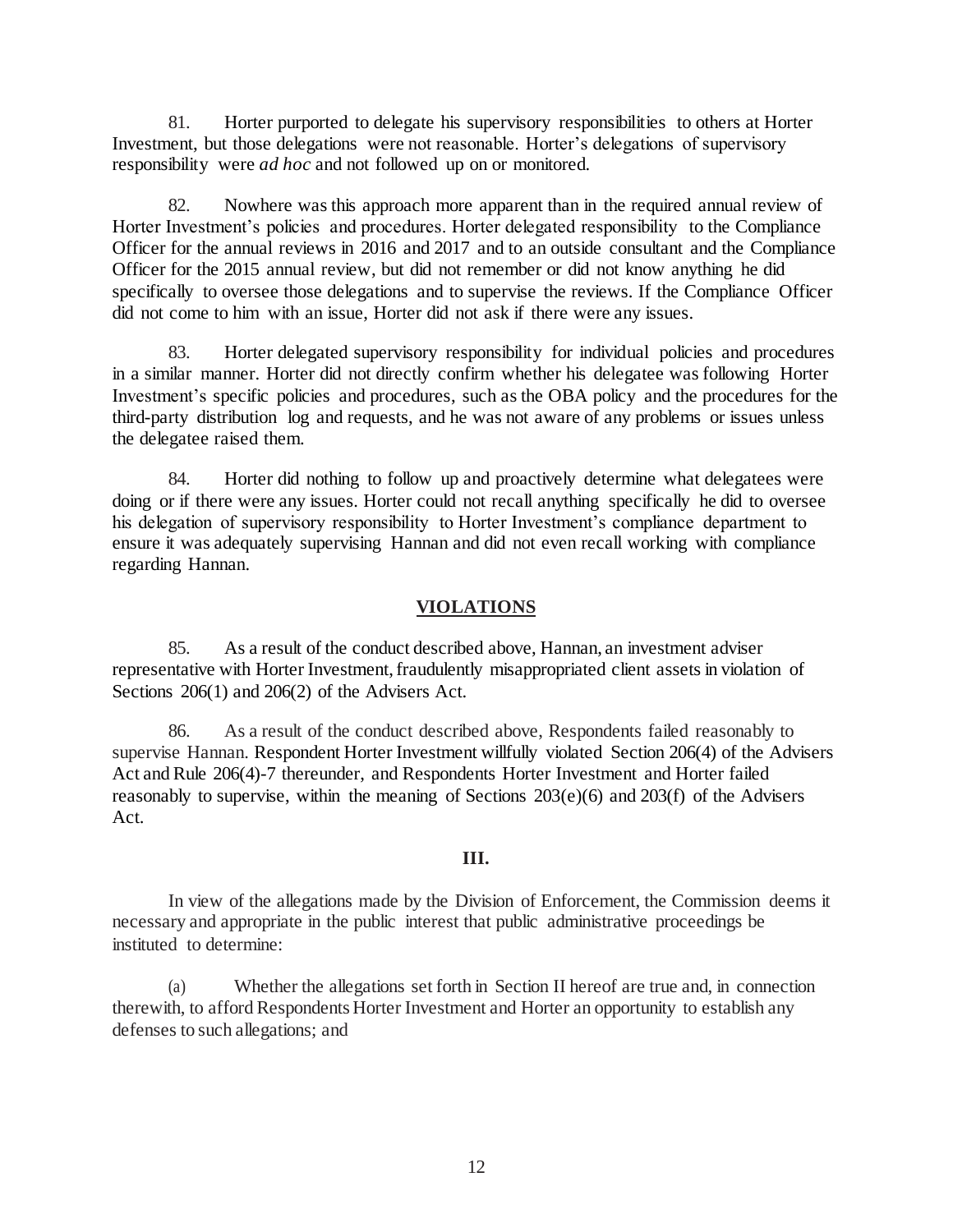(b) What, if any, remedial action is appropriate in the public interest against Respondents Horter Investment and Horter pursuant to Section 203(f) of the Advisers Act including, but not limited to, civil penalties pursuant to Section 203 of the Advisers Act.

#### **IV.**

IT IS ORDERED that a public hearing before the Commission for the purposes of taking evidence on the questions set forth in Section III hereof shall be convened not earlier than 30 days and not later than 60 days from service of this Order at a time and place to be fixed by further order of the Commission, pursuant to Rule 110 of the Commission's Rules of Practice, 17 C.F.R. § 201.110.

IT IS FURTHER ORDERED that Respondents Horter Investment and Horter shall each file an Answer to the allegations contained in this Order within twenty (20) days after service of this Order, as provided by Rule 220 of the Commission's Rules of Practice, 17 C.F.R. § 201.220.

IT IS FURTHER ORDERED that the Division of Enforcement and Respondent shall conduct a prehearing conference pursuant to Rule 221 of the Commission's Rules of Practice, 17 C.F.R. § 201.221, within fourteen (14) days of service of the Answer. The parties may meet in person or participate by telephone or other remote means; following the conference, they shall file a statement with the Office of the Secretary advising the Commission of any agreements reached at said conference. If a prehearing conference was not held, a statement shall be filed with the Office of the Secretary advising the Commission of that fact and of the efforts made to meet and confer.

If any Respondent fails to file the directed Answer, or fails to appear at a hearing or conference after being duly notified, the Respondent may be deemed in default and the proceedings may be determined against him upon consideration of this Order, the allegations of which may be deemed to be true as provided by Rules 155(a), 220(f), 221(f) and 310 of the Commission's Rules of Practice, 17 C.F.R. §§ 201.155(a), 201.220(f), 201.221(f), and 201.310.

This Order shall be served forthwith upon Respondents by any means permitted by the Commission's Rules of Practice.

The Commission finds that it would serve the interests of justice and not result in prejudice to any party to provide, pursuant to Rule 100(c) of the Commission's Rules of Practice, 17 C.F.R. § 201.100(c), that notwithstanding any contrary reference in the Rules of Practice to service of paper copies, service to the Division of Enforcement of all opinions, orders, and decisions described in Rule 141, 17 C.F.R. § 201.141, and all papers described in Rule 150(a), 17 C.F.R. § 201.150(a), in these proceedings shall be by email to the attorneys who enter an appearance on behalf of the Division, and not by paper service.

Attention is called to Rule 151(a), (b) and (c) of the Commission's Rules of Practice, 17 C.F.R. § 201.151(a), (b) and (c), providing that when, as here, a proceeding is set before the Commission, all papers (including those listed in the following paragraph) shall be filed electronically in administrative proceedings using the Commission's Electronic Filings in